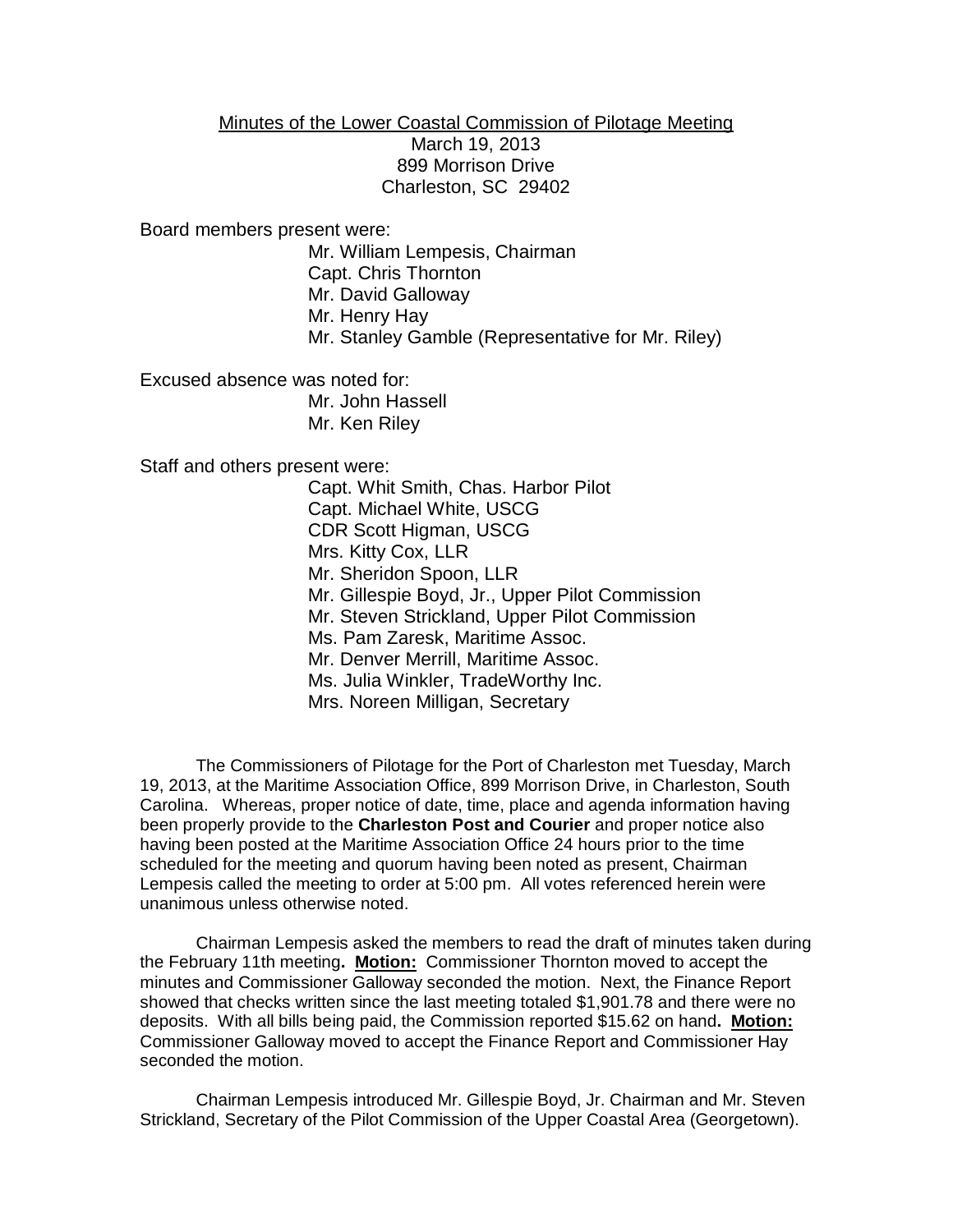Chairman Lempesis asked for public comment The Coast Guard had nothing new to report at this time.

Under the LLR Report, Mrs. Cox reported tone physical was due in March and two are due in April. She reported as a reminder the Economic Interest Statements are due by April 15, 2013. She noted the Pilot Commission website is on line at LLR as discussed and the fee list has been added. Capt. Cameron submitted a new page to be added titled "Licensure with the Board". The change in the wording was approved and Capt. Cameron will send the change to LLR. She noted The Governor's Regulatory Review will be discussed under new business with Sheridon Spoon.

Chairman Lempesis said that the company installing the air draft monitor is hoping for a May completion date. He reported h e will have more information at the next meeting.

The Savannah River discussion was tabled until the next meeting because Capt. Cameron was not in attendance.

The pilot fee increase is still under advisement in Columbia. The Coast Guard has decreased the amount of drug tests from 50 to 25 as per federal standards.

Capt. Smith said that the New Air Draft policy is up and running and working great.

Representatives from the racon company are coming to the Pilot office to demonstrate a new product. Capt. Smith said that he would like for a technician to come and go over the device that is on the bridge.

The CPI increase was posted in the *Post and Courier* in February. There were no written responses and Chairman Lempesis asked if there was anyone at the meeting that had a response to the increase. There were none. **Motion:** Chairman Lempesis asked for a motion to pass the CPI increase. Commissioner Galloway made the motion and Commissioner Hay seconded it. The motion passed. The increase will go into effect on April 1, 2013.

Under new business Commissioner Galloway gave an update on the Channel 13 recording service from the Midstream to BP. It is still being worked on and they hope to have it operational in 1 to 2 weeks.

Mr. Spoon presented to the Commission the Governor's Regulatory Review by Executive order. It directs all Cabinet agencies to identify "its current and proposed statutes, rules, regulation and policies that are a burden on South Carolina's economy. All board recommendations must be completed by April 15, 2013 and submitted to LLR. LLR will then prepare and submit a written report to the Governor's Regulatory Review Task Force by May 15, 2013. Chairman Lempesis will meet with Capt. Cameron to go over the Policy and Procedure manual. Mrs. Cox asked the Commission to present their report at the next Commission meeting on April 9. The Upper Commission representatives asked if the two Commissions could submit a joint report. Mrs. Cox said that would be acceptable. Discussion followed on recent statute/regulation clean-up, fee requests, drug testing, and the duties and powers of the Commissions for Upper and Lower.